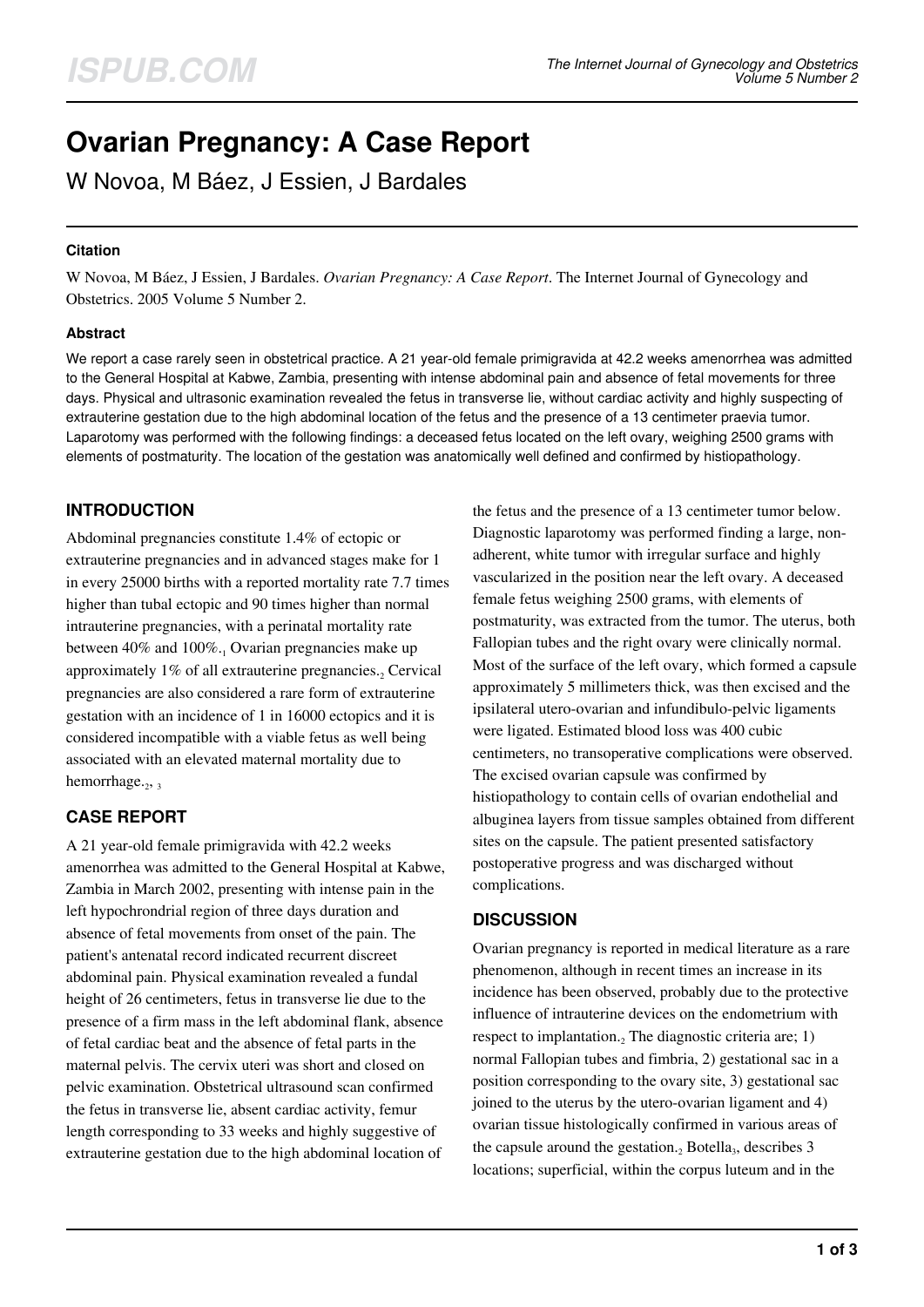stroma. Some cases of small pregnancies have been reported 4, 5 and a single case of a prolonged ovarian pregnancy with retention of the deceased fetus for more than one year (Lithopedion). Ovarian pregnancies usually terminate in rupture during the first trimester. Ovarian rupture destroys the integrity of the organ and occasionally, that of the fallopian tube, preventing the recognition of such a gestation. On the contrary, if the mass persists intact, with development of the pregnancy, it leads to the loss of the ovary's shape, an essential element in transoperative diagnosis. Spiegelberg's criteria consider that 1) the diagnosis of ovarian pregnancy is never done prior to surgery, 2) ovarian tissue must be present in the wall of the sac, 3) the pregnancy compresses, distends and covers the ovary in advanced cases and 4) a placenta non-adherent to other organs but related to the ovary could be a criterion of certainty of ovarian pregnancy.

## **CORRESPONDENCE TO**

John Essien Alexandra Hospital Government Road, PO Box 786 Charlestown, Nevis, WI E-mail: medjbje@netscape.net Tel: 1-869-6645354 Fax: 1-869-4690183

#### **References**

1. López E, Zarama F, Builtron R. Embarazo ectópico abdominal con producto vivo. Presentación de un caso. Ginec Obst Mex 2001; 69:151-4.

2. Te Linde RW. Ginecología Operatoria. 5ta ed. Editorial Científico-Técnica 1983; 326.

3. Botella J, Clavero JA. Tratado de Ginecología. 12ma ed. T II. Editorial Científico-Técnica 1983; 401.

4. Cheng C, Shih J, Hwang J. Primary Ovarian Pregnancy

Int J Gynaecol Obstet 2000 nov; 71(2):177-9. 5. Einenkel J, Baier D, Horn LC, Alexander H. Laparoscopy therapy of an intact primary ovarian pregnancy with ovarian hyperstimulation syndrome; case report. Hum Reprod 2000 sep; 15(9):2037-40.

6. Studzinski Z, Braniska D, Filipczak A, Olinski K. Prolonged ovarian pregnancy: A case report. Ginekol Pol 1999; 70(1):33-5.